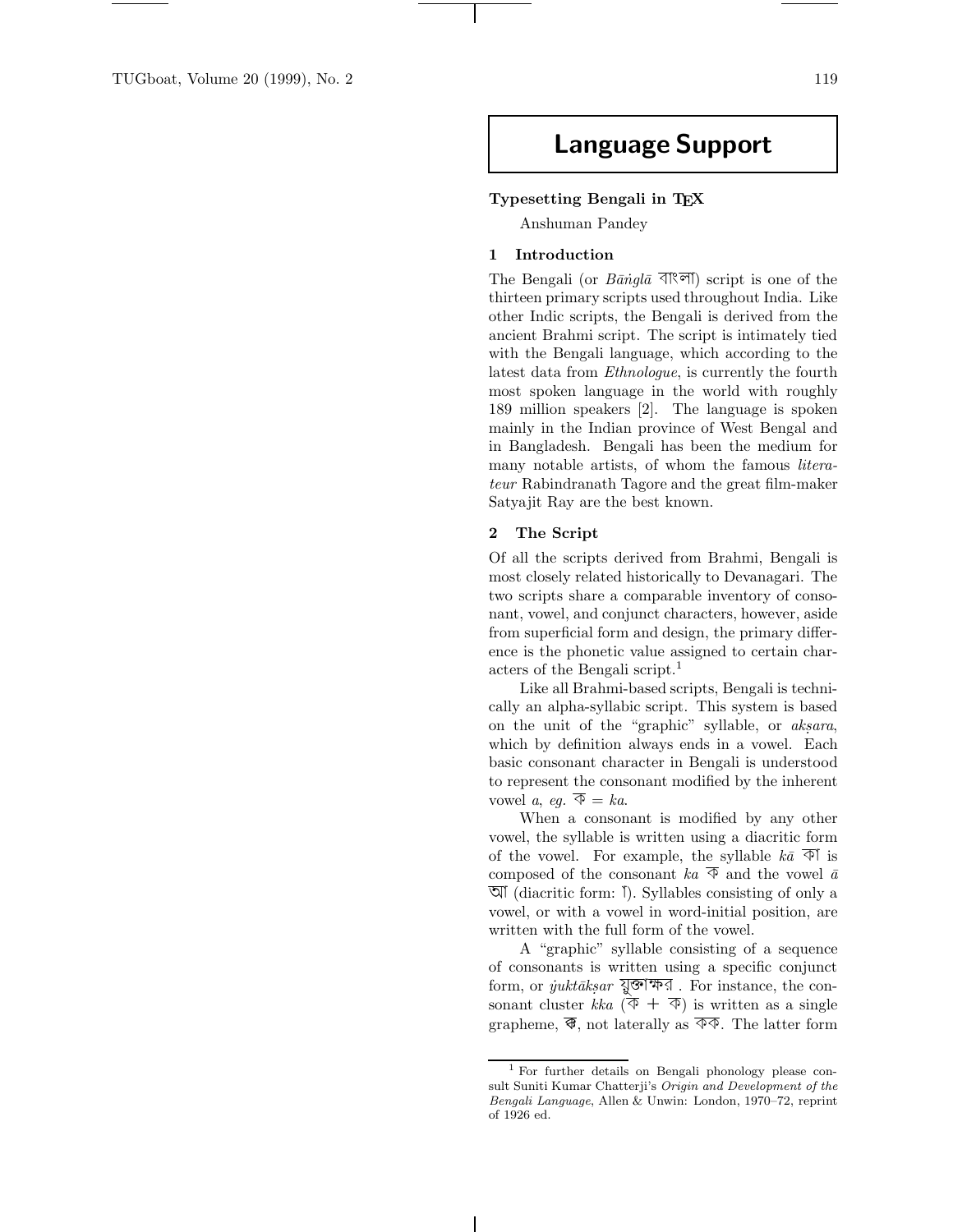represents kaka, not kka. Such conjuncts are relatively easy to decipher because the conjunct retains some semblance to the individual elements it comprises. However, with others decipherment is a little more daunting because the form gives no indication of its constituents:  $ksa$   $(\overline{\Phi} + \overline{\partial}) \overline{\Phi}$ ,  $\neg$   $nga$   $(\mathfrak{G} + \overline{\partial})$  $\overline{\mathfrak{A}}$ , and  $tra$  ( $\overline{\circ}$  + র) ত্র.

The subscript character called *hasanta*  $( \circ )$  is used to indicate an elision of the inherent a from a consonant. For example,  $\overline{\Phi}$  is k, not ka. In some instances, generally when dealing with poor or limited types, the hasanta is used in modifying consonants to produce conjuncts. The modified consonant is then written laterally with the following consonant to produce a simplified ligature. Therefore,  $\overline{\mathcal{F}}$  may theoretically be written as  $\overline{\Phi}\overline{\Phi}$ , but such practice is rare as traditional Bengali orthography places great importance on the proper formation of letters.

# **3 Short History of Bengali Typesetting**

The development of modern modes of printing and typesetting Bengali coincided with the assumption of government of Bengal by the British East India Company in 1772. Seeing the need to educate its officials in the vernacular, the British sought to provide a means by which to expedite such instruction. The task was taken up by Nathaniel Brassey Halhed who wrote a book titled A Grammar of the Bengal Language. Printed in 1778 at Hoogly (near Calcutta), this was the first book containing Bengali characters printed with movable types. These movable types were cast by Sir Charles Wilkins.

Wilkins, considered the pioneer of Indic typesetting, not only instituted the mechanical printing of Bengali, but even trained native technicians and motivated them to apply their skills to other Indic scripts as well. One of Wilkins' students, a man by the name of Panchanana Karmakar, eventually brought forth a large inventory of Bengali types which led to further advancements in the printing of Bengali [5].

# **4 Bengali Fonts and Packages for TEX**

The typesetting of Bengali gained another big boost when it was introduced to electronic typesetting and publishing. Initially, due to the complex nature of Bengali conjuncts and the intricate design elements of the basic characters themselves, it was rather difficult to find a computer font containing a complete set of conjuncts for the script, and/or a typeface which was aesthetic in its display of the intricate and complex glyphs.

TEX was first introduced to Bengali in 1992 when Avinash Chopde added a support module for the HP Softfont 'SonarGaon' (sgaon) to his itrans package. 'SonarGaon' was designed by Anisur Rahman in 1990, and was available in three weights: normal, slanted, and compressed. Although it was a decent Bengali font for the time, it was less than complete in that it lacked several standard ligatures.

To amend this deficiency, Muhammad Ali Masroor developed a package which supplemented the support for 'SonarGoan' in itrans. Called arosgn, or "Aro SonarGaon" ("more SonarGaon"), this package extended the 'SonarGaon' font by providing in a METAFONT source the glyphs missing from the parent font and a set of macros with which to access these new extensions.

The support for 'SonarGaon' and arosgn was later dropped from itrans partially because the font was retracted from the public domain. The other factor was the development by Shrikrishna Patil of a user-defined Type-1 PostScript font called "ItxBengali". This font was adapted for use with itrans and replaced 'SonarGoan'.<sup>2</sup>

Last, but not least, is a program called 'Bengali Writer' developed by Abhijit Das (Barda).<sup>3</sup> 'Bengali Writer' is a text editor for the X11 windows system which allows the user to type Bengali documents and save them in TEX format. Documents saved in TEX format are then to be used with TEX in conjunction with the 'Bengali Writer TEX Interface' (bwti) package.

The bwti package consists of a beautiful Bengali METAFONT and a set of macros which facilitate the inputting of Bengali text. The input system is not extremely fluid and has low readability. It appears to be a verbatim reflection of the font encoding, and conjuncts are defined as macros. For example, with bwti a word like *digbijaya* मिंशिखरा must be input as idi\gb jy instead of digbija.ya as with the bengali package.

# **5 The bengali Package**

The Bengali for  $T_F X$  (bengali) package is housed on CTAN in the language/bengali/pandey/ directory. This package differs from those described in the above section in that it:

- 1. provides a means aside from itrans and bwti of typesetting Bengali
- 2. provides a simple, stand-alone preprocessor interface

 $^2$  These and other Indic language packages are described in the article "An Overview of Indic Fonts for TEX"  $\left[4\right]$ 

<sup>&</sup>lt;sup>3</sup> For more information on 'Bengali Writer' and related utilities see http://www2.csa.iisc.ernet.in/~abhij/bwti/.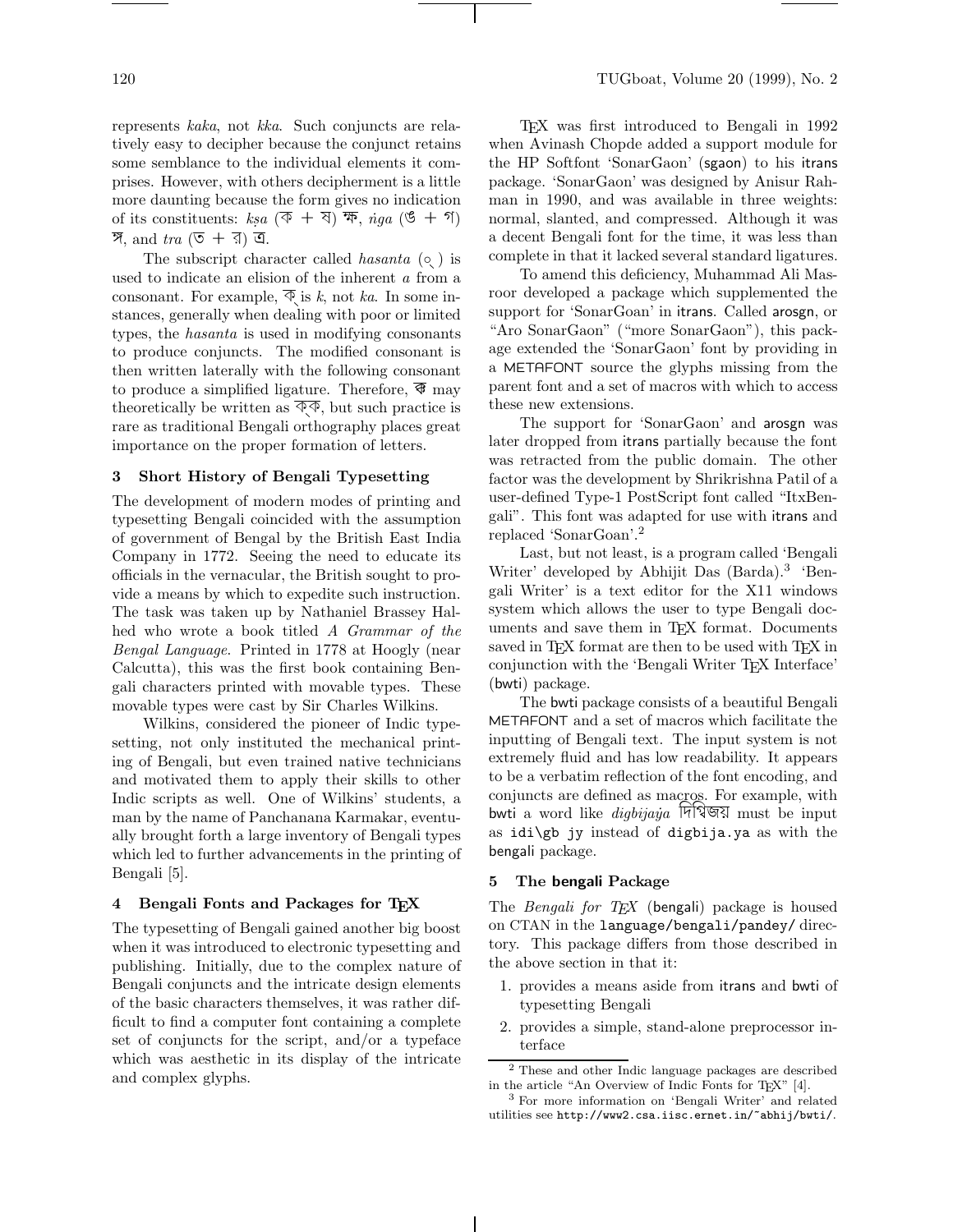- 3. implements the 'Velthuis' transliteration scheme (see Section 5.2 for details)
- 4. provides a simple, macro-based method of delimiting Bengali text, similar in form and style to other Indic script packages like Devanagari for T<sub>E</sub>X
- 5. complies with the New Font Selection Scheme (NFSS)
- 6. incorporates the latest version of the 'Bengali' METAFONT developed by Abhijit Das (Barda)

# **5.1 The 'Bengali' Font**

Das designed his 'Bengali' METAFONT after studying the various types employed in the modern printing of Bengali books in India. Das emphasized that he did not model the font after the design and form of any particular typeface, nor did he employ any instruments in its development, but relied heavily on crude approximations made by the naked eye. Upon close inspection, the characters of Das's METAFONT adhere to the traditional Bengali orthographic style found in many printed books, and rival many modern Bengali typefaces of the highest quality.

The beautiful 'Bengali' (bn) font is currently available in two shapes: normal (bnr) and slanted (bnsl). It contains an almost complete inventory of Bengali vowels, consonants, numerals, diacritics, and punctuation marks. The font does lack three rare characters:  $\bar{r}$  (long vocalic 'r'),  $l$  (vocalic 'l',<br>recombling the numeral 0:  $\sum$ ) and  $\bar{l}$  (long vocalic resembling the numeral 9:  $\delta$ ), and  $\bar{j}$  (long vocalic q<sup>1</sup>)<sup>4</sup> 'l').<sup>4</sup>

Nonetheless, the font contains the entire repertoire of traditional Bengali conjunct and ligature forms, and also a few extra ligatures used in writing loan words. In addition to the conjunct forms given in Table 2, Bengali has a few special consonantvowel ligatures formed from the vowel  $u \, \overline{\mathcal{G}}$ , and in one case the vowel  $r \infty$ . These are illustrated in the chart below: chart below:

| গ $+ \overline{\mathbb{G}}$ $_{\rm{gu}}$                |                 | ণ্ড | হ $+$ ড                                                         | hu $\overline{Q}$ |                | correspond                |
|---------------------------------------------------------|-----------------|-----|-----------------------------------------------------------------|-------------------|----------------|---------------------------|
| ব $+$ উ                                                 | r <sub>II</sub> | ক   | ত $+$ র $+$ উ                                                   | tru               | $\overline{P}$ | or a combi<br>The author- |
| র + উ $_{\rm{ruu}}$                                     |                 | ক   | $\overline{A} + \overline{O} + \overline{O}$ ntu $\overline{O}$ |                   |                | tion schem                |
| $\mathbf{M} + \overline{\mathbb{G}}$ "su $\mathfrak{B}$ |                 |     | ल $+$ গ $+$ উ $1$ gu ह्या                                       |                   |                | The '                     |
| $\overline{z} + \overline{w}$ h.r হ                     |                 |     | স $+ \circ + \circ$ stu স্ত                                     |                   |                | by Frans V                |

<sup>4</sup> The existence of these characters in the traditional Bengali syllabary is debatable. Although The Unicode Standard, Version 2.0 does not place the long forms of these characters in the traditional ordering, it does reserve the positions they would occupy were they to be included in the proper arrangement. Nor does it list them under the heading 'Independent Vowels', but places them instead under 'Generic Additions.' Unicode also gives the diacritic form of these characters [7]. However, the ISO draft standard 15919 for the transliteration of Indic scripts does show the two long forms in the traditional arrangement [6].

With a few exceptions—namely kra  $\overline{\mathfrak{S}}$ , tra  $\overline{\mathfrak{S}}$ , and  $bhra \overline{\mathfrak{S}}$ , and variants of these — Table 2 does not show conjuncts formed with ra  $\overline{A}$  or ya  $\overline{A}$ , as most ligatures containing these two elements are produced in a relatively static vertical or lateral fashion. In the case of ra, the ra-phala  $\Box$ , or the ligature form of ra is placed beneath the consonant:  $\mathfrak{I}$  pra and  $\overline{B}$  sra. In the case of ya, the ya-phala (I) is placed after the consonant:  $\mathcal{U}$  pya and  $\overline{\mathcal{Y}}$  sya.

Additionally, when  $ra \overline{3}$  is the initial element in a consonant conjunct, it is written as a superscript diacritic called repha. For instance, the word karma is written  $\overline{\Phi}$  karma, with the r above the ma.

As there are no character primitives in the bn font, producing conjuncts containing non-traditional phonemes is a problem. A few of these have been accounted for, but there may be cases which have been overlooked. One solution is to use the hasanta to explicitly produce such characters. If the preprocessor detects a conjunct it does not recognize it will 'create' one by joining the full sizes with a hasanta. The result is not pretty, but it is a solution!

A few subtle kerning adjustments were needed to correctly align the placement of vowel diacritics below consonants. The preprocessor manages such kernings and therefore manual adjustments are not needed.

Since the font contains several complex ligatures which will produce rather unsatisfactory output at small sizes such as 8pt, font magnifications below 10pt are not supported. Therefore attempts to use bn in footnotes and with such NFSS commands as  $\small{\text{small will result in a message from TFX}}$ complaining about a missing metric file. Perhaps a solution is possible in the near future.

#### **5.2 Transliterated Input**

Bengali text is entered in transliteration. Each character in the Bengali syllabary has been assigned a corresponding value based on the Roman alphabet, or a combination of signs from the Roman alphabet. The author has adapted the 'Velthuis' transliteration scheme for the bengali package.

The 'Velthuis' scheme was developed in 1990 by Frans Velthuis as a means of providing transliterated input for his *Devanagari for TEX* package, or devnag. As the Bengali syllabary resembles the Devanagari, the 'Velthuis' scheme is perfectly suitable to transliterate Bengali (and, for that matter, any other Indic script). It was necessary to add a few extensions to the scheme, otherwise it has remained largely unchanged from the original. The scheme as modified for Bengali is given in Table 1.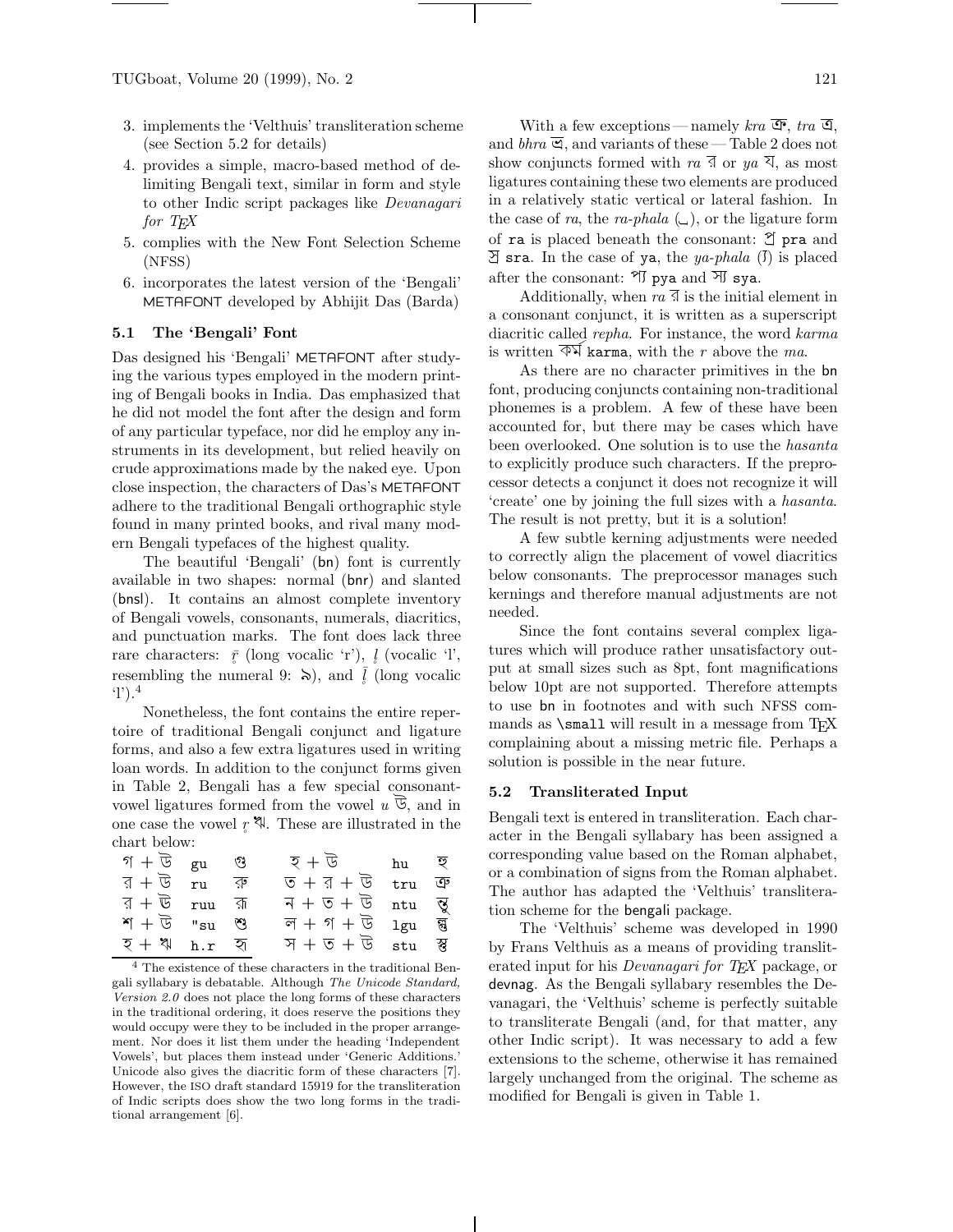$\overline{\phantom{a}}$ 

 $\sim$ 

|                           | <b>STOPS</b>    |          |  |
|---------------------------|-----------------|----------|--|
|                           | C               | V        |  |
| ক                         | ka              | ka       |  |
| খ                         | kha             | kha      |  |
| গ                         | $g\overline{a}$ | ga       |  |
| ঘ                         | gha             | gha      |  |
| ঙ                         | $\dot na$       | "na      |  |
| চ                         | ca              | ca       |  |
| ছ                         | cha             | cha      |  |
| জ                         | ja              | ja       |  |
| ঝ                         | jha             | jha      |  |
| $\mathfrak{P}$            | $\tilde na$     | ~na      |  |
| ট                         | <i>ta</i>       | .ta      |  |
| $\overline{\mathcal{L}}$  | tha             | $.\ntha$ |  |
| ড                         | da              | .da      |  |
| ড়                        | r <sub>a</sub>  | Ra       |  |
| $\overline{U}$            | dha             | .dha     |  |
| Ņ                         | rha             | Rha      |  |
| 9                         | ņa              | .na      |  |
| $\overline{\mathfrak{S}}$ | ta              | ta       |  |
| থ                         | tha             | tha      |  |
| $\overline{q}$            | $d\mathfrak{a}$ | da       |  |
| ধ                         | dha             | dha      |  |
| ন                         | na              | na       |  |
| প                         | pa              | pa       |  |
| ফ                         | pha             | pha      |  |
| ব                         | $^{ba}$         | ba       |  |
| ভ                         | bha             | bha      |  |
| Z                         | ma              | ma       |  |

| SONORANTS |             |     |  |  |  |  |  |
|-----------|-------------|-----|--|--|--|--|--|
|           | Ċ           | V   |  |  |  |  |  |
| য         | ya          | ya  |  |  |  |  |  |
| য়        | $\dot{y}$ a | .ya |  |  |  |  |  |
| র         | ra          | ra  |  |  |  |  |  |
| ৰ         | ra          | ~ra |  |  |  |  |  |
| ল         | la          | la  |  |  |  |  |  |
| ব         | $^{ba}$     | ba  |  |  |  |  |  |
| ৱ         | va          | va  |  |  |  |  |  |
| শ         | śа          | "sa |  |  |  |  |  |
| ষ         | $_{sa}$     | .sa |  |  |  |  |  |
| স         | sa          | sa  |  |  |  |  |  |
| হ         | ha          | ha  |  |  |  |  |  |

 $\mathbf{I}$ 

| NUMERALS     |                           |                |  |  |  |  |
|--------------|---------------------------|----------------|--|--|--|--|
|              | С                         |                |  |  |  |  |
| Ο            | $\theta$                  | 0              |  |  |  |  |
| $\checkmark$ | $\mathbf{1}$              | 1              |  |  |  |  |
| s<br>S       | $\overline{\mathcal{Z}}$  | $\overline{c}$ |  |  |  |  |
|              | 3                         | 3              |  |  |  |  |
| 8            | $\overline{\overline{4}}$ | 4              |  |  |  |  |
| $\gamma$     | 5                         | 5              |  |  |  |  |
| Ý            | $\ddot{o}$                | 6              |  |  |  |  |
| ٩            | $\gamma$                  | $\overline{7}$ |  |  |  |  |
| Ь            | 8                         | 8              |  |  |  |  |
| ৯            | $\overline{g}$            | 9              |  |  |  |  |

| <b>VOWELS</b>  |         |                  |           |  |  |  |  |
|----------------|---------|------------------|-----------|--|--|--|--|
| C<br>V         |         |                  |           |  |  |  |  |
| অ              |         | $\boldsymbol{a}$ | а         |  |  |  |  |
| আ              | οŤ      | $\bar{a}$        | aa        |  |  |  |  |
| ই              | ि       | $\it i$          | i         |  |  |  |  |
| ঈ              | ी       | $\bar{\imath}$   | ii        |  |  |  |  |
| ট              | q       | $\overline{u}$   | u         |  |  |  |  |
| ট              | ०ू      | $\bar{u}$        | uu        |  |  |  |  |
| খ              | ó       | $\int_{0}^{x}$   | $\cdot$ r |  |  |  |  |
| $\overline{c}$ | $\circ$ | $\overline{e}$   | e         |  |  |  |  |
| ঐ              | ৈ       | $\overline{ai}$  | ai        |  |  |  |  |
| હ              | ा       | $\overline{o}$   | o         |  |  |  |  |
| खे             | ৌ       | au               | au        |  |  |  |  |

| SPECIAL CHARACTERS |               |              |                  |  |  |  |
|--------------------|---------------|--------------|------------------|--|--|--|
|                    | $\mathcal{C}$ | V            |                  |  |  |  |
| ୧                  | $\eta$        | $\mathbf{m}$ | $anusv\bar{a}ra$ |  |  |  |
|                    | $\dot{m}$     | ŤМ           | cand rabi ndu    |  |  |  |
| $\circ$            | $\ddot{h}$    | $\cdot$ h    | visarga          |  |  |  |
|                    |               | &            | has anta         |  |  |  |
| S                  | t             | т            | khanda ta        |  |  |  |
|                    |               |              | $d\bar{a}mri$    |  |  |  |

 $c$   $CSX+8-bit$  scheme

v 'Velthuis' 7-bit scheme

Table 1: Inventory of Bengali Characters

 $\overline{\phantom{a}}$ 

 $\frac{1}{\sqrt{2\pi}}\left( \frac{1}{\sqrt{2\pi}}\right) \left( \frac{1}{\sqrt{2\pi}}\right) \left( \frac{1}{\sqrt{2\pi}}\right) \left( \frac{1}{\sqrt{2\pi}}\right) \left( \frac{1}{\sqrt{2\pi}}\right) \left( \frac{1}{\sqrt{2\pi}}\right) \left( \frac{1}{\sqrt{2\pi}}\right) \left( \frac{1}{\sqrt{2\pi}}\right) \left( \frac{1}{\sqrt{2\pi}}\right) \left( \frac{1}{\sqrt{2\pi}}\right) \left( \frac{1}{\sqrt{2\pi}}\right) \left( \frac{1}{\sqrt$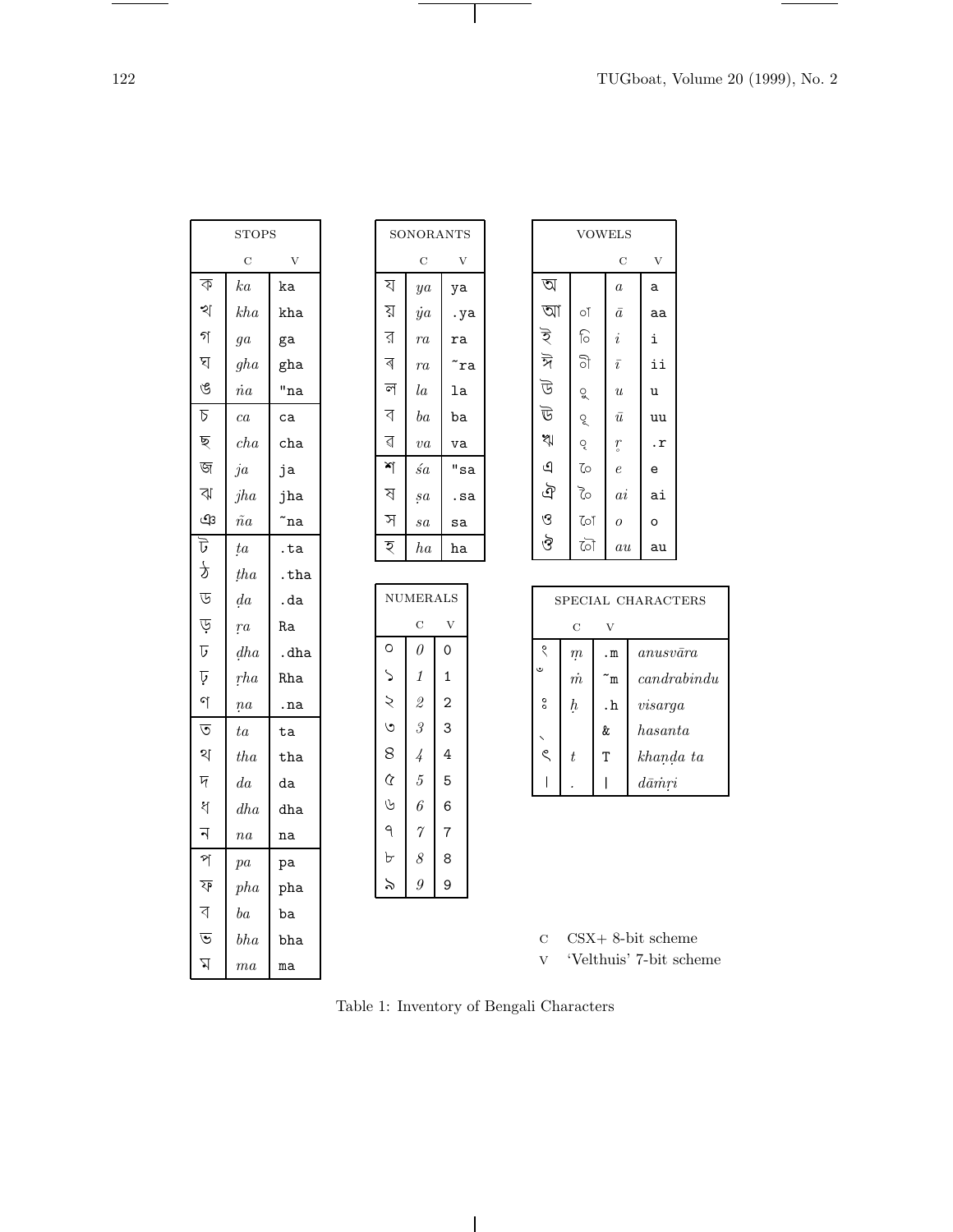$\frac{1}{\sqrt{2\pi}}\left( \frac{1}{\sqrt{2\pi}}\right) \left( \frac{1}{\sqrt{2\pi}}\right) \left( \frac{1}{\sqrt{2\pi}}\right) \left( \frac{1}{\sqrt{2\pi}}\right) \left( \frac{1}{\sqrt{2\pi}}\right) \left( \frac{1}{\sqrt{2\pi}}\right) \left( \frac{1}{\sqrt{2\pi}}\right) \left( \frac{1}{\sqrt{2\pi}}\right) \left( \frac{1}{\sqrt{2\pi}}\right) \left( \frac{1}{\sqrt{2\pi}}\right) \left( \frac{1}{\sqrt{2\pi}}\right) \left( \frac{1}{\sqrt$ 

| ক $+$ ক                                      | kk                        | ক                                                                                                       | থ<br>$+$<br>$\overline{\circ}$                        | $\mathtt{tth}$                | খ                         | $+$ ভ + র<br>K                             | mbhr                           | ম্ভ                       |
|----------------------------------------------|---------------------------|---------------------------------------------------------------------------------------------------------|-------------------------------------------------------|-------------------------------|---------------------------|--------------------------------------------|--------------------------------|---------------------------|
| ক + ট                                        | $\mathbf k$ . $\mathbf t$ | $\overline{\mathscr{C}}$                                                                                | $\overline{\circ}$<br>ন<br>$\pm$                      | ${\tt tn}$                    | খ                         | Z<br>$\mathbb{Z}$<br>$^{+}$                | $\rm mm$                       | ম্ম                       |
| ক + ত                                        | kt                        | $\overline{\mathcal{C}}$                                                                                | ব<br>$\overline{\circ}$<br>$^{+}$                     | $^{\tt tb}$                   | $\Delta$                  | Z<br>ল                                     | $\mathtt{m}\mathtt{l}$         | $\approx$                 |
| $\overline{\Phi}$ +<br>ম                     | km                        | ঝ                                                                                                       | $\overline{\circ}$<br>ম<br>$+$                        | $\texttt{tm}$                 | ত্ম                       | ল<br>$\overline{\diamondsuit}$<br>$\pm$    | $1\mathrm{k}$                  | ন্ধ                       |
| $\overline{\Phi}$ +<br>র                     | kr                        | $\overline{\mathbb{P}}$                                                                                 | $\overline{\mathbb{C}}$<br>র<br>$+$                   | ${\tt tr}$                    | $\overline{\mathbb{G}}$   | ল<br>গ<br>$^{+}$                           | $1\mathrm{g}$                  |                           |
| ক $+$ ল                                      | k1                        | $\mathbb{R}$                                                                                            | $\overline{\triangleleft}$<br>থ<br>$+$                | $_{\rm thb}$                  | খ                         | ট<br>ল                                     | $1.t$                          | न्न<br>ले                 |
| ক $+$ ব                                      | kb                        | ক                                                                                                       | গ<br>দ<br>$+$                                         | $\mathrm{dg}$                 | দা                        | ল<br>ড<br>$^{+}$                           | 1.d                            | ন্ড                       |
| ক $+$ ষ                                      | ${\tt k.s}$               | ক্ষ                                                                                                     | দ<br>ঘ<br>$+$                                         | dgh                           | দ্য                       | ল $+$<br>প                                 | $1\mathrm{p}$                  | ন্স                       |
| $\overline{\diamond}$ +<br>ষ $+$<br>ণ        | k.s.n                     | শ্ব                                                                                                     | দ<br>দ<br>$+$                                         | $\mathrm{dd}$                 | $\overline{\mathcal{H}}$  | ল<br>ব                                     | $1\mathrm{b}$                  | $\overline{\mathbf{z}}$   |
| ষ<br>$\overline{\diamond}$ +<br>$+$<br>ম     | k.sm                      | স্মৃ                                                                                                    | দ<br>ধ<br>$+$                                         | $\operatorname{ddh}$          | দ্ব                       | ল<br>$\mathbb{Z}$<br>$^{+}$                | $\verb lm $                    | ন্ম                       |
| ক $+$ স                                      | ks                        | প্প                                                                                                     | $\overline{q}$<br>ব<br>$+$                            | ${\rm db}$                    | $\overline{B}$            | ল<br>ল                                     | $11\,$                         | $\overline{\mathfrak{N}}$ |
| গ + ধ                                        | gdh                       | $\mathfrak{A}$                                                                                          | দ<br>$\overline{G}$<br>$+$                            | ${\rm dbh}$                   | ড                         | শ<br>চ                                     | "sc                            | $\sum$                    |
| গ + ন                                        | gn                        | গ্                                                                                                      | ত + র<br>দ<br>$+$                                     | dbhr                          | $\overline{\mathbf{z}}$   | শ<br>ছ                                     | $^{\sf{II}}\texttt{sch}$       | শ্চ্                      |
| গ + ম                                        | $\rm gm$                  | গ্ম                                                                                                     | $\mathbb{Z}$<br>দ<br>$+$                              | ${\rm d} {\rm m}$             | দ্ম                       | শ<br>$\overline{\mathbf{v}}$               | $\rm ^{\shortparallel} \rm sn$ | $\frac{1}{2}$             |
| $9 + 9$                                      | $\verb lm $               | $\mathfrak{A}% _{T}=\mathfrak{B}_{T}\!\left( a,b\right) ,\ \mathfrak{C}_{T}=C_{T}\!\left( a,b\right) ,$ | ধ<br>$\overline{\mathbf{1}}$<br>$+$                   | ${\rm dhn}$                   | শ্ব                       | শ<br>$\Delta$<br>$+$                       | $^{\rm n} \mathrm{sm}$         | শ্ম                       |
| $9 +$<br>ব                                   | gb                        | $\mathfrak{A}$                                                                                          | ধ<br>ব<br>$+$                                         | ${\rm d}{\rm h}{\rm b}$       | ধ্ব                       | শ<br>ল                                     | $^{\sf{II}}\rm{s}1$            | $\frac{1}{2}$             |
| $\overline{\mathbf{v}}$<br>$8 +$             | ghn                       | য়                                                                                                      | $\overline{\mathcal{N}}$<br>$\overline{\circ}$<br>$+$ | $\operatorname{\mathbf{nt}}$  | $\overline{\mathcal{C}}$  | শ<br>$\triangleleft$                       | $^{\sf{II}}\!{\tt sb}$         | শ্ব                       |
| $\Rightarrow$<br>ঙ<br>$+$                    | $\mathrm{"nk}$            | \$                                                                                                      | ত + ব<br>ন<br>$^{+}$                                  | $\verb ntb $                  | ম্বৃ                      | ষ<br>$\overline{\diamond}$                 | . $\mathbf{sk}$                | ক্                        |
| ঙ<br>ক<br>ষ<br>$+$<br>$+$                    | "nk.s                     | ঙক্ষ                                                                                                    | ন<br>$+$ র<br>$+$<br>$\overline{\circ}$               | $\operatorname{\textsf{ntr}}$ | $\mathbf{\overline{3}}$   | ষ<br>$\Delta$<br>$+ 3$                     | .skr                           |                           |
| ঙ<br>খ<br>$+$                                | $\mathsf{''nkh}$          | $\mathbb{Z}$                                                                                            | থ<br>ন<br>$^{+}$                                      | $\operatorname{nth}$          | ञ्                        | $\vec{v}$<br>ষ<br>$+$                      | .s.t                           | कु हो ह                   |
| ঙ<br>$+$<br>গ                                | "ng                       | স্                                                                                                      | ন<br>দ<br>$^{+}$                                      | $^{\rm nd}$                   | $\overline{\mathcal{M}}$  | ষ<br>₹<br>$\overline{+}$                   | .s.th                          |                           |
| ঙ<br>ঘ                                       | "ngh                      | ঙ্ঘ                                                                                                     | $4 + 3$<br>ন<br>$\pm$                                 | $\mathop{\rm ndb}\nolimits$   | ন্দ্ব                     | ষ<br>ণ                                     | $\verb .s.n$                   | $\mathbb{R}$              |
| ঙ<br>$\mathbb{Z}$<br>$+$                     | "ngm                      | ধ্ব                                                                                                     | ধ<br>ন<br>$\hspace{0.1mm} +$                          | $\mathop{\rm ndh}\nolimits$   | ন্ধ                       | ষ<br>প                                     | $\mathop{\rm sp}\nolimits$     | ষ্প                       |
| $5+$<br>$\Delta$                             | $\mathtt{cc}$             | চ্চ                                                                                                     | ন<br>ন<br>╅                                           | ${\tt nn}$                    | $\overline{\mathbf{z}}$   | ষ<br>$\Delta$                              | $.\,\mathrm{sph}$              | ষ্ট                       |
| $5+$<br>ছ                                    | $\verb cch $              | ড্য                                                                                                     | ন<br>ব<br>┿                                           | ${\tt nb}$                    | न्                        | ষ<br>$\Delta$                              | . $\texttt{sm}$                | ब्र                       |
| $5+$<br>ছ $+$ ব                              | $c$ chb                   | ष्ठू                                                                                                    | $\overline{\mathbf{v}}$<br>ম<br>$^{+}$                | $\mathtt{nm}$                 | ন্ম                       | স<br>ক                                     | $\rm sk$                       | স্ক                       |
| $5+$<br>$\mathfrak{P}$                       | $\verb"c"n"$              | $\mathbb{R}$                                                                                            | ন<br>$\Delta$<br>$+$                                  | $\mathtt{ns}$                 | ऄ                         | স<br>$\overline{\diamond}$<br>$+ 3$<br>$+$ | ${\tt skr}$                    | $\mathfrak{F}$            |
| জ + জ                                        | jj                        | জ্জ                                                                                                     | $\vec{v}$<br>প<br>$+$                                 | p.t                           | $\widetilde{\mathcal{D}}$ | স<br>$\overline{\diamond}$<br>$+$ ল<br>$+$ | skl                            | শ্প                       |
| জ + জ + ব                                    | jjb                       | জ্জ্ব                                                                                                   | $\overline{\circ}$<br>প<br>$+$                        | pt                            | $\mathfrak{A}$            | $H +$<br>খ                                 | $\operatorname{skh}$           |                           |
| জ $+$ ঝ                                      | jjh                       | জন                                                                                                      | প<br>ন্<br>$+$                                        | $\rm pn$                      | শ্ব                       | $\vec{v}$<br>স $+$                         | $\mathsf{s}$ . $\mathsf{t}$    | र्द्ध स्ट                 |
| জ + ঞ                                        | j~n                       | জ                                                                                                       | প<br>প<br>$+$                                         | pp                            | প্প                       | স + ত                                      | $\operatorname{\mathsf{st}}$   | স্ত                       |
| $\overline{\triangleleft}$<br>জ $+$          | jb                        | জ্ব                                                                                                     | $+$<br>প<br>ল                                         | pl                            | প্ল                       | স<br>ত + র<br>$+$                          | $\operatorname{\textsf{str}}$  | প্ৰ                       |
| $48 + 5$                                     | $\tilde{\ }$ nc           | ঞ্                                                                                                      | প<br>স<br>$+$                                         | ps                            | ন্স                       | স<br>থ                                     | $\operatorname{sth}$           |                           |
| ঞ $+$ ছ                                      | $\tilde{\ }$ nch          | স্থ                                                                                                     | $\overline{\mathcal{S}}$<br>$+$ ল                     | phl                           | $\mathbb{Z}$              | স + ন                                      | ${\tt sn}$                     | গ্ৰ শ্ৰ                   |
| ঞ + জ                                        | ~nj                       | $\mathcal{G}% _{0}^{\ast }=\mathcal{G}_{\mathrm{C}}^{\ast }$                                            | ব + জ                                                 | bj                            | জ                         | স $+$ প                                    | $_{\rm sp}$                    | স্প                       |
| $-32 + 31$                                   | $\verb ^{\sim}$ njh       |                                                                                                         | $\overline{4}$ +<br>দ                                 | $\operatorname{\sf bd}$       | ব্দ                       | স $+$ প $+$ ল                              | sp1                            | স্প্ল                     |
| $\overrightarrow{u} + \overrightarrow{v}$    | .t.t                      | وب رج روا هذا نظام ه                                                                                    | ব<br>$+$<br>$\triangleleft$                           | $_{\rm bdh}$                  | ৰ্ক                       | স + ফ                                      | sph                            | স্ফ                       |
| ট + ব                                        | $\cdot$ tb                |                                                                                                         | ব $+$<br>ব                                            | bb                            | ৰ                         | $+$ $\overline{K}$<br>ব                    | ${\tt sb}$                     | স্ব                       |
| ড + ড                                        | $\mathtt{.d.d}$           |                                                                                                         | ল<br>ব +                                              | b1                            | র $\overline{a}$          | $H +$<br>ম                                 | $\mathtt{sm}$                  | স্ম                       |
| $\vec{v}$<br>$q +$                           | .n.t                      |                                                                                                         | $+$ র<br>$\overline{G}$                               | $_{\rm bhr}$                  | $\overline{\mathfrak{C}}$ | স + ল                                      | $\mathtt{s}1$                  | $\mathfrak{B}$            |
| $\mathcal{P}$<br>$9 +$                       | ${\tt .n.th}$             |                                                                                                         | ত + ল                                                 | bh1                           | $\mathbb{Z}$              | $5 + 9$                                    | ${\tt h.n}$                    | $\frac{1}{2}$             |
| $9 + 5$                                      | ${\tt .n.d}$              | $\mathcal{G}% _{0}$                                                                                     | $\overline{a}$ + $\overline{a}$                       | $\mathtt{mn}$                 | $\mathbf{z}$              | $\overline{z}$ + न                         | $\,\mathrm{hn}$                | স্                        |
| $9 + 9$                                      | ${\bf n} \cdot {\bf n}$   | ุส                                                                                                      | $+$ $\gamma$<br>$\mathbb{Z}$                          | ${\tt mp}$                    | ম্প                       | হ<br>$+ 1$                                 | $\,\mathrm{hm}$                | স্ম                       |
| ণ + ম                                        | $\mathop{\text{nm}}$      | $\mathfrak{p}$                                                                                          | $+$ $\overline{v}$<br>$\mathbb{Z}$                    | mph                           | ম্ফ                       | $5 + 4$                                    | ${\tt hb}$                     |                           |
| $\overline{\circ} + \overline{\circ}$        | $\tt tt$                  | $\overline{S}$                                                                                          | $+ 7$<br>$\mathbb{Z}$                                 | $\mathbbm{m}\mathbf{b}$       | শ্ব                       | $5 + 7$                                    | $\mathtt{hl}$                  | 20   40                   |
| $\overline{0} + \overline{0} + \overline{4}$ | ttb                       | $\overline{\mathbb{S}}$                                                                                 | $\Delta + \mathbf{E}$                                 | $\mathbbm{mbh}$               | $\mathfrak{B}$            | ড় + গ                                     |                                | ড়া                       |
|                                              |                           |                                                                                                         |                                                       |                               |                           |                                            | $\rm{Rg}$                      |                           |

 $\overline{\phantom{0}}$ 

 $\overline{\phantom{0}}$ 

 $\overline{\phantom{a}}$ 

Table 2: Supported Bengali conjuncts

 $\overline{\phantom{a}}$ 

e.

 $\qquad \qquad$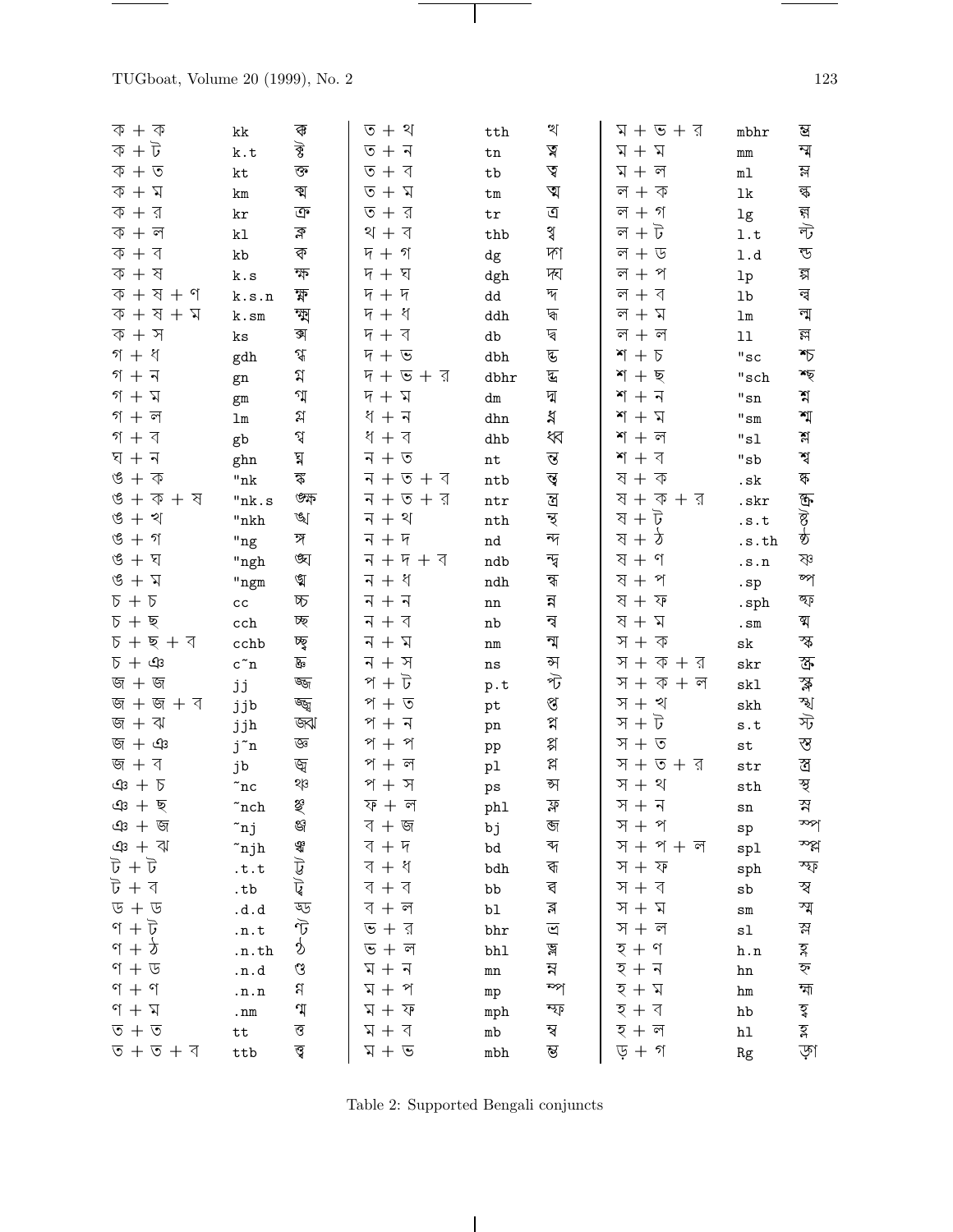```
কে লইবে মোর কার্য, কহে সন্ধ্যা রবি
কে লহবে মোর কায, কহে সন্ধ্যা রাব      {\bn ke la{}ibe mor kaarya, kahe sandhyaa rabi<br>শুনিয়া জগৎ রহে নিরুত্তর ছবি ।          "suni.yaa jagaT rahe niruttar chabi ।
ণ্ডানয়া জগৎ রহে নিরুত্তর ছাব ।              "suni.yaa jagaT rahe niruttar chabi ।<br>মাটির প্রদীপ ছিল, সে কহিল, স্বামি          maa.tir pradiip chila, se kahila, sba
মাটির প্রদীপ ছিল, সে কাহল, স্বামি        maa.tir pradiip chila, se kahila, sbaami<br>আমার যেটুকু সাধ্য করিব তা আমি ।     aamaar ye.tuku saadhya kariba taa aami ।
                            I করিব তা আমি ।      aamaar ye.tuku saadhya kariba taa aami ।<br>— রবিন্দ্রনাথ ঠাকুর
                                                                                                      -- rabindranaath .thaakur}
```

| <b>Figure 1:</b> A Poem by Rabindranath Tagore |  |  |  |  |  |  |  |  |  |
|------------------------------------------------|--|--|--|--|--|--|--|--|--|
|------------------------------------------------|--|--|--|--|--|--|--|--|--|

Bengali does not distinguish between ba and va, and collapses both into ba. For this reason, as a general rule, all words containing va should be transliterated as ba. However, when parsing conjuncts the preprocessor will accept va in place of ba, so the word  $\mathbb{R}$  may be transliterated as either svaami or sbaami. If the preprocessor detects va outside of a conjunct, it will assume that the Assamese va is intended, and will produce an undesired output.

Another significant point is the use of {} to break the lexical scan. This is important when two short vowels are encoded in succession. The brackets will prevent the preprocessor from interpreting the two short vowels as a diphthong. For example, compare লহবে 1a{}ibe with লেবে 1aibe.

The above two points are illustrated in Figure 1. As indicated in the figure, the transliterated input text is placed within the scope delimited by {\bn and }. This allows the preprocessor to locate and properly translate the input to the appropriate font character codes.

# **5.3 The Macros**

The initialization for the bengali package is managed by the beng style file. The style defines:

- 1. the macro \bn as the delimiter for Bengali text. The definition of \bn sets the current font to the bn family, initializes bn for use with NFSS, and provides an appropriate \baselineskip so there is adequate clearance between lines for super- and subscript characters.
- 2. a bengali counter which may be used to produce Bengali numerals for page numbering and enumerated environments.

An idiosyncracy of the \bn macro is that a curly brace must immediately precede it and that a space must immediately follow it:  ${\b n_\iota$ . Otherwise, the preprocessor will return an error stating it was unable to locate a valid Bengali delimiter.

The document containing Bengali text is to be considered as any other TEX file. As Bengali text is delimited by  $\{\n\text{ }text \}$ , any other T<sub>EX</sub> macros and packages may be used in the document. However, these Bengali documents should have the extension .bn in the file name. This lets the preprocessor know that the file is associated with it.

Additionally, any shape- or size-changing commands such as \large or \slshape should follow the \bn macro. Otherwise, the declaration of the default font as bn will be over-written by the NFSS macro's default declaration of the Computer Modern fonts. The result will be a jumble of characters, not the intended Bengali.

# **5.4 The Preprocessor**

Once the Bengali text has been transliterated, the file is run through a program called a preprocessor. A preprocessor is the ideal method for enabling the typesetting of such complex scripts as Bengali because it presents the user with a simple interface for character input. The user has only to be concerned with the transliteration, because the preprocessor will manage the conversion of the input text into character codes with which T<sub>E</sub>X is familiar.

A preprocessor called beng has been developed for use with the bengali package. It is a small program written in C and based in function on the preprocessor for Charles Wikner's sanskrit package. The syntax for its use is:

```
beng infile[.\,bn[outfile[.\,textrm{tex}]]
```
where *infile* is the name of the Bengali document. The .bn extension is optional, as is the target output file. By default the preprocessor will name the output file the same as the input, but with the extension .tex.

Running the preprocessor without any arguments invokes the interactive mode. The input and output filenames must then be manually entered at the prompts. The version number and other information can be obtained from the preprocessor by invoking it with -h. The author's email address is also given in case any problems arise with the use of the program.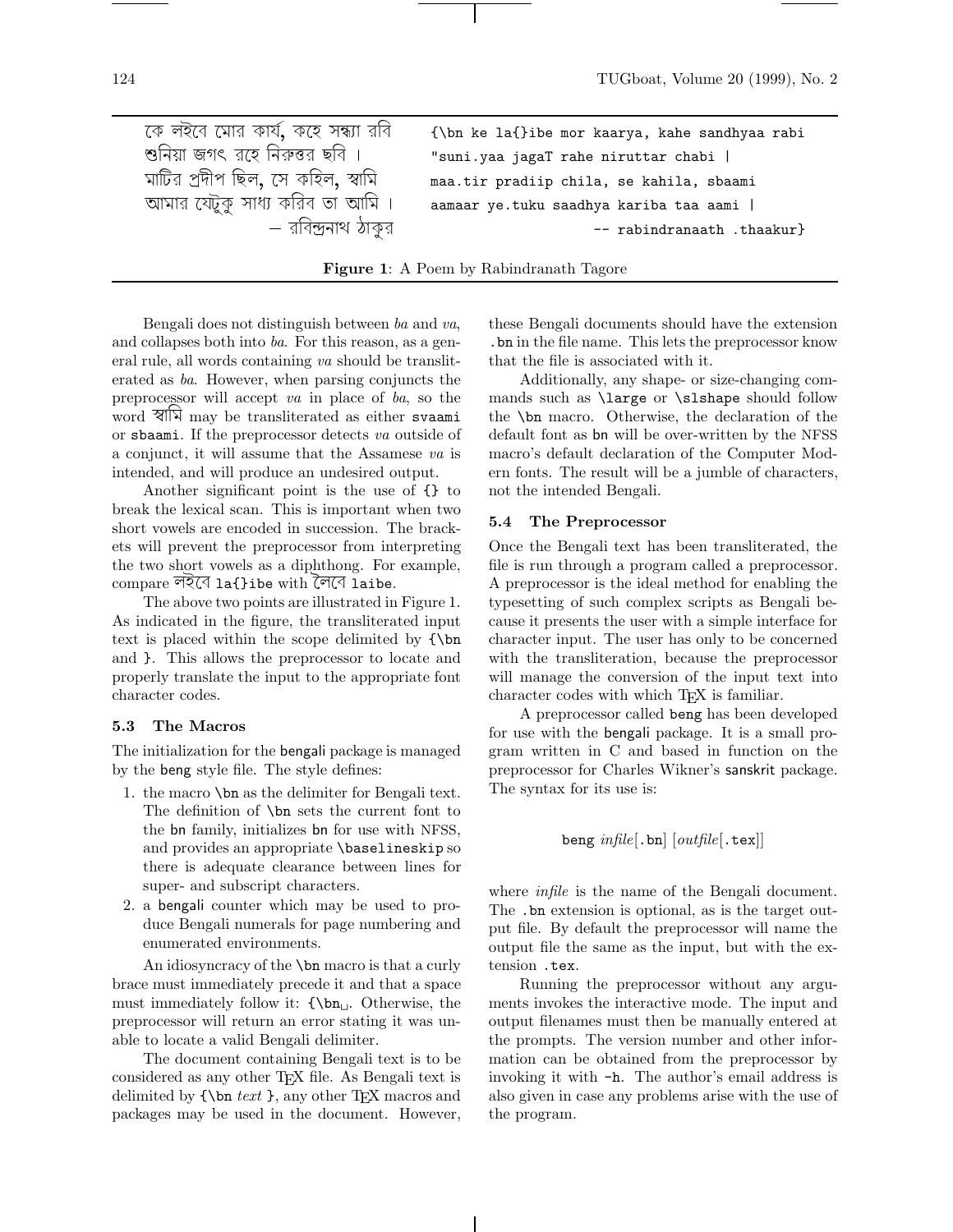TUGboat, Volume 20 (1999), No. 2 125

# **5.5 A Note on Hyphenation**

There is no tradition of hyphenating words in Indian orthography. In manuscripts, the use of hyphens is non-existent, and in early printed materials, hyphenation was applied arbitrarily between any *aksara*-s when the end of a line was reached. Nowadays, printers are more keenly aware of wordbreaks at the end of lines, and attempt to maintain syntactic sense when applying hyphenation.

Unfortunately, such "intelligent" hyphenation cannot be produced with the bengali package. When the preprocessor converts transliterated input into internal character codes, the output deviates substantially from what TFX would consider a 'word'. However, if by chance a word is broken at the end of a line, TEX will produce a hyphen because the bn font possesses a hyphen character at the standard position. A hyphen may otherwise be encoded within a given text simply by typing the hyphen character: -.

#### **6 Support for Assamese**

The script used in the far eastern Indian province of Assam is nearly identical to the Bengali script. The Assamese (or  $Asam\bar{v}i\alpha$   $\overline{\nabla}\overline{\nabla}$ ) script (also the name of the associated language) differs from the Bengali in the design of two consonant characters, although the correspondence between pronunciation and script is also different in a number of respects between Assamese and Bengali. These two characters are  $ra \triangleleft$  and  $va \triangleleft$ .

These characters were not part of the original bn font developed by Das. The author has created them based on the design found in Halhed's Bengali grammar [3] and the descriptions given by Banerji [1].

It is interesting that these two characters are used in Halhed's grammar. Their appearance in the book implies that they were commonly used in Bengali orthography, and that the switch from  $\overline{A}$  to  $\overline{A}$ and from  $\sqrt{\phantom{a}}$  to  $\sqrt{\phantom{a}}$  must have occurred within the past 200 years. Also, it is probably during this time that these earlier forms were restricted to the Assamese script.

A group led by Jugal Kalita is believed to be working on an Assamese package.<sup>5</sup> However, no indication of progress has been posted at the project's site, and as of yet, nothing has been released.

## **7 What's Next?**

## **7.1 Refining the font**

In addition to creating a suitable boldface, Das and the author have discussed replacing the explicit conjunct glyphs with character primitives. One advantage of using primitives is the opening up of several positions for other characters. The disadvantage is replicating traditional ligature forms with primitives: ligatures can be formed laterally or by juxtaposition, but this method serves an injustice to the aesthetic of the Bengali script.

Depending on the number of character positions available after the font has been revised, new characters may be introduced to the repertoire. Possible additions may be the characters  $\bar{r}$ ,  $l_s$ , and  $\bar{l}_s$ , along<br>with their discritic forms (described in further dewith their diacritic forms (described in further detail in Section 5.1). Other possible inclusions may be the currency signs given in Unicode.

Taco Hoekwater has generously offered to produce Type-1 versions of the bn font. Once the font is stabilized, the conversions will be performed and made available as part of the bengali package.

#### **7.2 Uniting babel and bengali**

Jun Takashima has developed hyphenation patterns for Sanskrit and Kannada to be used in conjunction with Johannes Braams's babel package. As the lexica of both Kannada and Bengali are heavily influenced by Sanskrit, it is feasible that either the Sanskrit or Kannada hyphenation pattern may be adapted for use with the Bengali language.

Such an adaptation would require an input encoding scheme compatible with the babel convention. One idea could be to modify the beng preprocessor to convert the 'Velthuis' transliterated input to this babel-compliant scheme.

# **7.3 Printing Dates in Bengali**

A new method for printing dates in Bengali needs to be developed. This new method would print the date according to both the Western and traditional Bengali calendars. Both styles are commonly used throughout Bengali-speaking regions of the world.

Of the two, the Western style is easier to implement. As is expected, the \today macro does not produce the correct result in the Bengali environment. To overcome this, Masroor, who also developed the arosgn package, wrote a L<sup>A</sup>T<sub>EX</sub> package called bngtoday, intended for use with itrans. <sup>6</sup> This package provides the macro \BanglaToday which gives the current Western date transliterated into Bengali. For example, June is simply  $J\bar{u}n \overline{\mathfrak{S}}\overline{\mathfrak{I}}$ .

 $5$  Details are available at  $http://www.acsu.buffalo.edu/$ ~talukdar/assam/language/assamlang.html.

 $\overline{6 \text{ On}}$  CTAN at language/bengali/bngtoday.sty